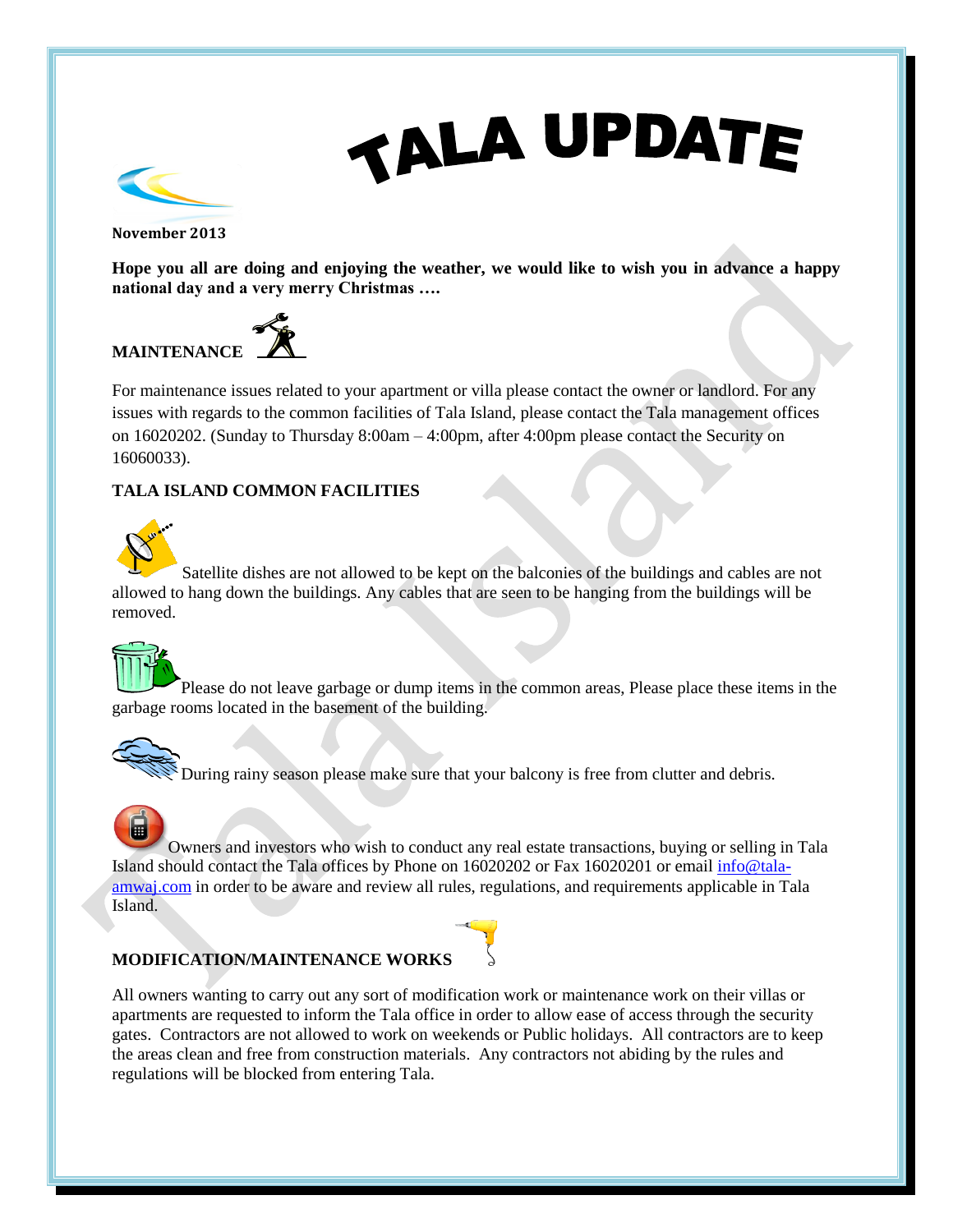#### **FURNITURE DELIVERY OR REMOVA**

If you are moving into Tala or moving out, please inform the Tala office on 16020202 or email [info@tala-island.com](mailto:info@tala-island.com) to allow smooth access through security gates. Furniture removal companies would need to sign a testimony at the Tala security gate stating they would be responsible for and damages to Tala property, including lifts and stairwells during the move.



## **OWNERS ASSOCIATION**

Owners, please update your contact details as we need to send you meeting notifications for the Tala Island home Owners Association. Please send the details by Fax on 16020201 or email [info@tala](mailto:info@tala-amwaj.com)[amwaj.com](mailto:info@tala-amwaj.com) include your email, preferred postal address, contact number and unit number.



We have received a number of complaints that dogs are causing a disturbance and nuisance to residents on the island. Dogs are not allowed in the common areas and are not allowed to be walked in Tala.



All owners are kindly requested to contact the Tala Office in order to set an appointment to transfer the Title Deeds of your property. To make sure all documentations are available for the transfer and to book an appointment, please contact Ms Zainab Al Emarah on 16020207.



**Hit That Boot Camp:** Every Sunday & Tuesday from 6:30-7:30pm at the grass area nest to Tala tennis court. Please contact Mr. John Maxwell on 39997250 for more information.

**Super Soccer Academy:** For more information and schedule please call on 36855848.



Christmas: Santa will be visiting Tala on December 14<sup>th</sup> 2013 from 4:00pm on wards!! Parents and children join us. RSVP by calling the Tala office on  $16020202$  by latest Wednesday  $11<sup>th</sup>$  December 2013.

Please provide a small gift for your child by dropping into the office clearly marked with child's name, Apt/villa no. and phone no.